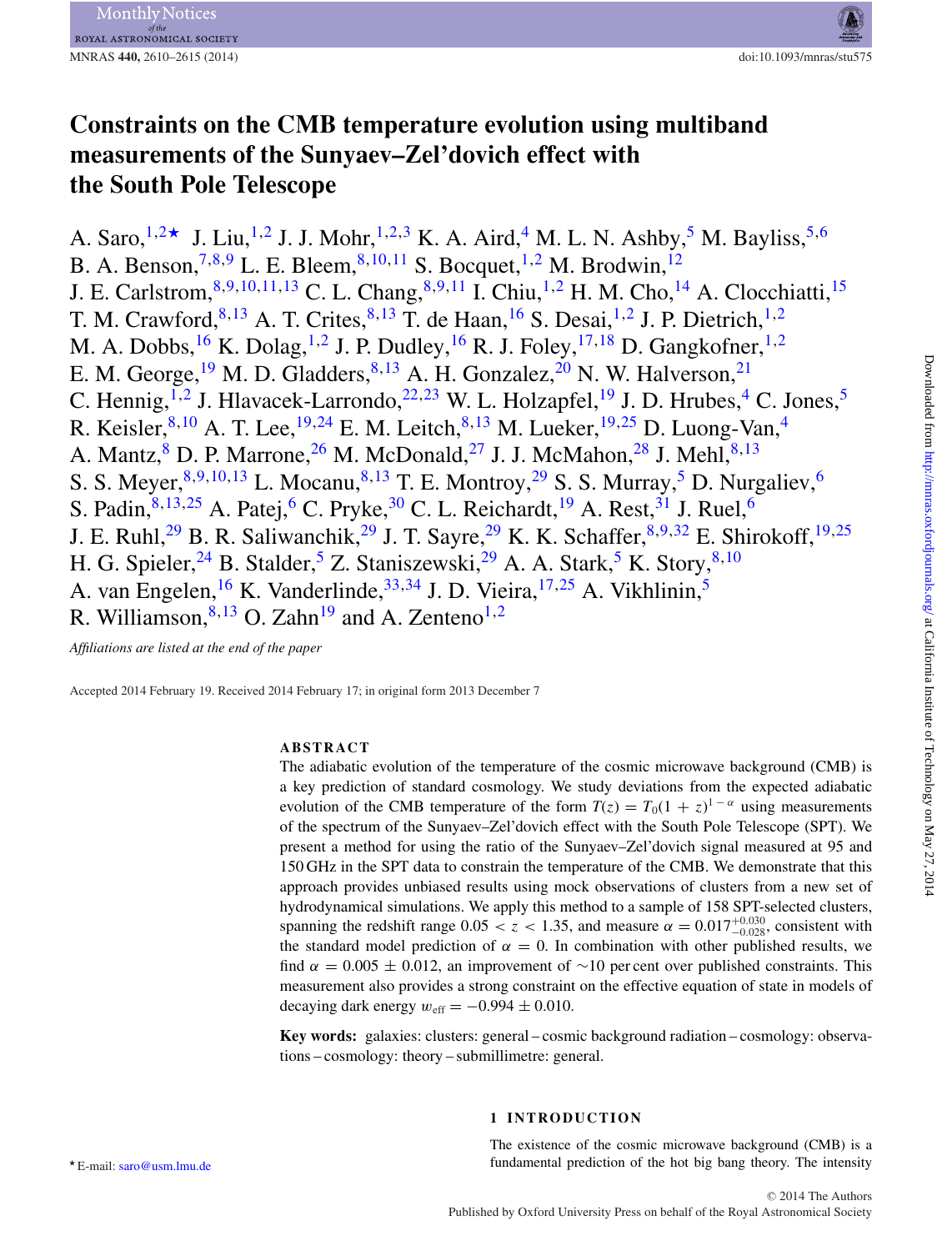spectrum of the CMB radiation locally has been measured by the *COBE* Far Infrared Absolute Spectrophotometer (FIRAS) instrument and found to have a nearly exact blackbody spectrum with a temperature of  $T_0 = 2.72548 \pm 0.00057$  K (Fixsen [2009\)](#page-4-0).

A second fundamental prediction of the hot big bang theory is that the CMB temperature must evolve over cosmic time. Specifically, it is expected to evolve as  $T(z) = T_0(1 + z)$  (Tolman [1934\)](#page-5-34), under the assumption that the CMB photon fluid reacts adiabatically to the expansion of the Universe as described by general relativity and electromagnetism. Deviations from the adiabatic evolution of  $T(z)$ would imply either a violation of the hypothesis of local position invariance, and therefore of the equivalence principle, or that the number of photons is not conserved. In the former case, this could be associated with variations of dimensionless coupling constants like the fine-structure constant (see, e.g. Martins [2002;](#page-5-35) Murphy, Webb & Flambaum [2003;](#page-5-36) Srianand et al. [2004\)](#page-5-37). The latter case is a consequence of many physical processes predicted by nonstandard cosmological models, such as decaying vacuum energy density models, coupling between photons and axion-like particles, and modified gravity scenarios (e.g. Matyjasek [1995;](#page-5-38) Overduin & Cooperstock [1998;](#page-5-39) Lima, Silva & Viegas [2000;](#page-5-40) Puy [2004;](#page-5-41) Jaeckel & Ringwald [2010;](#page-5-42) Jetzer & Tortora [2011\)](#page-5-43). In all of these models, energy has to be slowly injected or removed from the CMB without distorting the *Planck* spectrum sufficiently to violate constraints from FIRAS (Avgoustidis et al. [2012\)](#page-4-1).

Observational tests of non-standard temperature evolution typically are parametrized by very simple models for the deviation. In particular, we consider here the scaling law proposed by Lima et al. [\(2000\)](#page-5-40):

$$
T(z) = T_0(1+z)^{1-\alpha},
$$
 (1)

with  $\alpha$  being a free constant parameter.<sup>1</sup> This is the phenomenological parametrization that has been most widely studied by previous authors; deviations of *α* from zero would result as a consequence of one of the scenarios described above, such as the non-conservation of photon number.

To date, two different observables have been used to determine *T*(*z*). At intermediate redshifts ( $z \lesssim 1.5$ ), *T*(*z*) can be determined from measurements of the spectrum of the Sunyaev–Zel'dovich effect (SZE; Sunyaev & Zel'dovich [1972\)](#page-5-44), a technique first suggested by Fabbri, Melchiorri & Natale [\(1978\)](#page-4-2) and Rephaeli [\(1980\)](#page-5-45). The first attempt to measure  $T(z)$  using the spectrum of the SZE was reported in Battistelli et al. [\(2002\)](#page-4-3) using multifrequency observations of the clusters A2163 and Coma. Luzzi et al. [\(2009\)](#page-5-46) reported results from the analysis of a sample of 13 clusters with  $0.23 \le$  $z \leq 0.546$ . Adopting a flat prior on  $\alpha \in [0, 1]$ , they provided constraints  $\alpha = 0.024^{+0.068}_{-0.024}$ , consistent with standard adiabatic evolution.

At high redshift  $(z \ge 1)$ , the CMB temperature can be determined from quasar absorption line spectra which show atomic or molecular fine structure levels excited by the photoabsorption of the CMB radiation. If the system is in thermal equilibrium with the CMB, then the excitation temperature of the energy states gives the temperature of the blackbody radiation (e.g. Srianand, Petitjean & Ledoux [2000;](#page-5-47) Molaro et al. [2002;](#page-5-48) Srianand et al. [2008\)](#page-5-49). For example, Noterdaeme et al. [\(2011\)](#page-5-50) have reported on a sample of five carbon monoxide absorption systems up to *z* ∼ 3 where the CMB temperature has been measured. They used their sample, in combination with low-redshift SZE measurements to place constraints on the phenomenological parameter  $\alpha = -0.007 \pm 0.027$ . This also allowed them to put strong constraints on the effective equation of state of decaying dark energy models  $w_{\text{eff}} = -0.996 \pm 0.025$ . Recently, Avgoustidis et al. [\(2012\)](#page-4-1) extended this analysis by including constraints inferred from differences between the angular diameter and luminosity distances (the so-called distance-duality relation), which is also affected in models in which photons can be created or destroyed. They also showed that by releasing the positive prior assumption on  $\alpha$  the same cluster sample studied in Luzzi et al. [\(2009\)](#page-5-46) constrains  $\alpha = 0.065 \pm$ 0.080.

More recently, Muller et al. [\(2013\)](#page-5-51) fit molecular absorption lines towards quasars to measure the CMB temperature with an accuracy of a few per cent at  $z = 0.89$ . Combining their data with the data presented in Noterdaeme et al. [\(2011\)](#page-5-50), they were able to further constrain  $\alpha = 0.009 \pm 0.019$ .

Constraints on the CMB redshift evolution can be significantly improved by including measurements of the SZE spectrum from experiments, such as the South Pole Telescope (SPT) and *Planck*, with much larger cluster samples. For instance, de Martino et al. [\(2012\)](#page-4-4) forecast the constraining power of *Planck* to measure *α*. Using only clusters at *z <* 0.3, they predicted that *Planck* could measure *α* with an accuracy  $\sigma_{\alpha} = 0.011$ . Recently, Hurier et al. [\(2014\)](#page-5-52) analysed a sample of 1839 galaxy clusters observed with *Planck*. The cluster sample they adopted also included the SPT sample that we analyse here, although it did not contribute significantly to their main results. They were able to constrain  $\alpha = 0.009 \pm 0.017$  by stacking the 813 confirmed SZE detected clusters of the *Planck* catalogue (Planck Collaboration [2013\)](#page-5-53) in different redshift bins, with only one cluster in each of their highest redshift bins  $z = 0.8$  and  $z = 1$ . In combination with other available constraints (Luzzi et al. [2009;](#page-5-46) Noterdaeme et al. [2011;](#page-5-50) Muller et al. [2013\)](#page-5-51), they limit deviations from adiabatic temperature evolution of the Universe to be  $\alpha = 0.006 \pm 0.013$ .

In this work, we present constraints on the temperature evolution of the CMB using SZE spectral measurements at the 95 and 150 GHz bands from the SPT. The SPT is a 10 m millimetre-wave telescope operating at the South Pole (Carlstrom et al. [2011\)](#page-4-5) that has recently completed a  $2500 \text{ deg}^2$  multifrequency survey of the southern extragalactic sky. Here, we focus on the SZE-selected cluster sample that lies within a  $720 \text{ deg}^2$  subregion where optical follow-up and redshift measurements are complete (Song et al. [2012;](#page-5-54) Reichardt et al. [2013\)](#page-5-55).

#### **2 METHOD**

Inverse Compton scattering of the CMB photons by the hot intracluster medium (ICM) induces secondary CMB temperature anisotropies in the direction of clusters of galaxies. Neglecting relativistic corrections, the thermal (tSZE) and kinematic (kSZE) contribution to the temperature anisotropy in the direction  $\hat{n}$  of a cluster at a frequency *ν* can be approximated by (Sunyaev & Zeldovich [1980\)](#page-5-56):

$$
\Delta T(\hat{n}, \nu) \simeq T_0(\hat{n}) [G(\nu) y_c(\hat{n}) - \tau \beta]. \tag{2}
$$

Here,  $T_0(\hat{n})$  is the current CMB temperature at the direction  $\hat{n}$ ,  $\beta$  is the line-of-sight velocity of the cluster in the CMB frame in units of the speed of light  $c$  and  $\tau$  is the optical depth. The Comptonization parameter  $y_c$  is related to the integrated pressure along the line of sight  $y_c = (k_B \sigma_T/m_e c^2) \int n_e T_e dl$  (where  $n_e$  and  $T_e$  are, respectively,

 $<sup>1</sup>$  In previous literature, this parameter has been referred to with the Greek</sup> letter *α* or *β*. To avoid confusion with the variable *β* = *v/c* defined in equation (2), we use  $\alpha$ .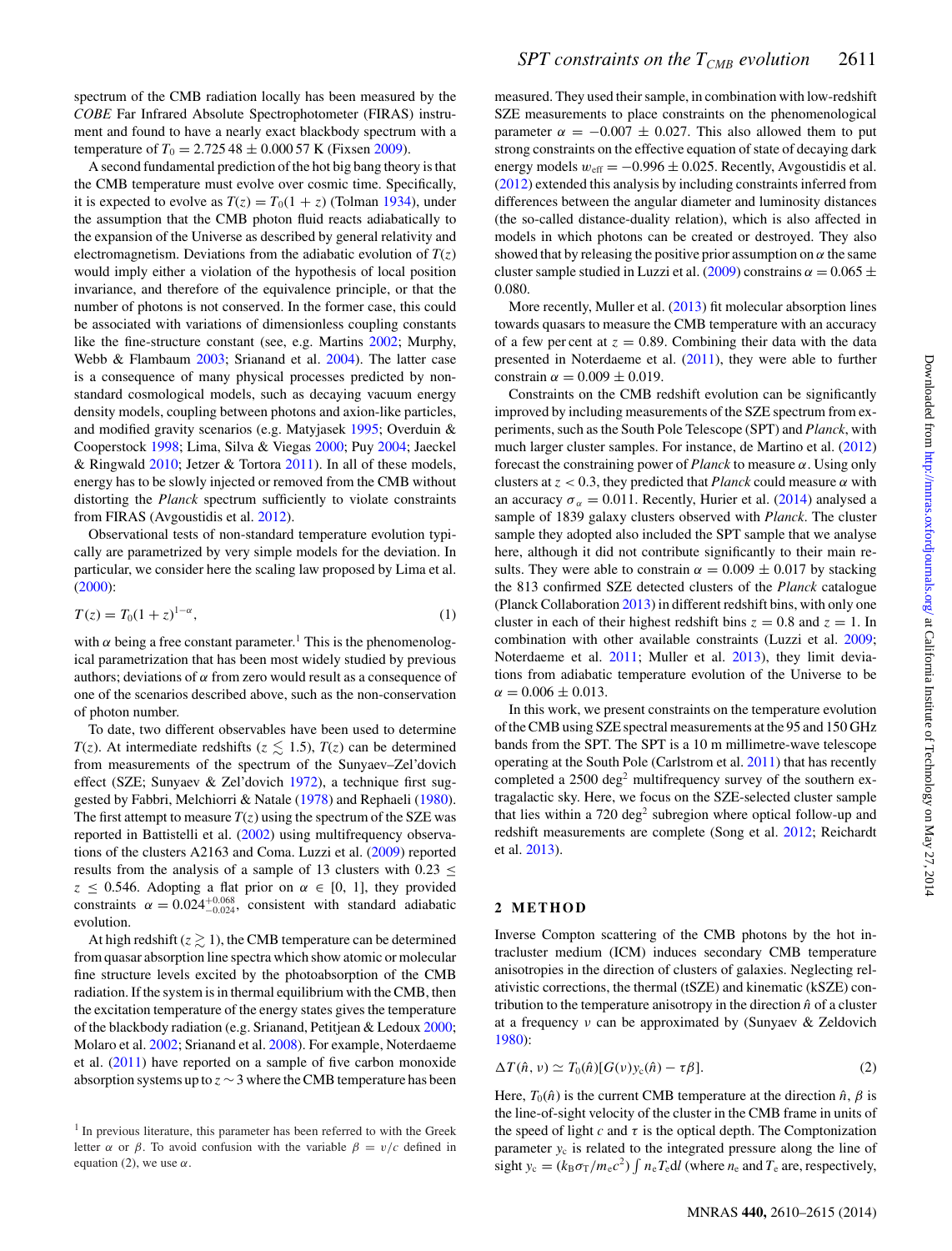the electron density and temperature). In the non-relativistic regime and for adiabatic expansion,  $G(x) = x \coth(x/2) - 4$ , where the reduced frequency *x* is given by  $x = h\nu(z)/k_BT(z) = h\nu_0(1 +$  $z$ )/[ $k_B T_0(1 + z)$ ]  $\equiv x_0$  and is independent of redshift,  $v(z)$  is the frequency of a CMB photon scattered by the ICM and  $T(z)$  is the blackbody temperature of the CMB at the cluster location.

If  $T(z) = T_0(1 + z)^{1-\alpha}$ , then the reduced frequency varies as *x*(*z*,  $\alpha$ ) = *x*<sub>0</sub>(1 + *z*)<sup> $\alpha$ </sup> and the spectral frequency dependence of *G*(*v*), the tSZE, now also depends on *α*:  $G(x) = G(v_0, \alpha, z)$ . From equation (2), neglecting the kSZE contribution, it follows that measuring the ratio of temperature decrements at two different frequencies *ν*<sup>1</sup> and *ν*<sup>2</sup> provides

$$
R(\nu_1, \nu_2, z, \alpha) \equiv \frac{\Delta T(\hat{n}, \nu_1, z)}{\Delta T(\hat{n}, \nu_2, z)} \simeq \frac{G(\nu_1, z, \alpha)}{G(\nu_2, z, \alpha)}.
$$
(3)

This ratio is redshift independent for  $\alpha = 0$ , but not in the case of  $\alpha \neq 0$ . This method has the advantage that, by taking ratios, the dependence on the Comptonization parameter  $y_c$  (and therefore on the cluster properties) is removed and the need to account for model uncertainties on the gas density and temperature profile is avoided (Battistelli et al [2002,](#page-4-3) Luzzi et al [2009\)](#page-5-46). Note that in this approach the distribution of temperature ratios is, in general, non-Gaussian (Luzzi et al. [2009\)](#page-5-46) and needs to be properly modelled.

One important source of noise in these measurements is the primary anisotropy of the CMB. To precisely measure  $\Delta T(\hat{n}, v)$ for a single cluster, we would have to remove the primary CMB anisotropies in the direction  $\hat{n}$ . In principle, this could be done by subtracting the CMB temperature measured near the SZE null frequency, which, in the case of  $\alpha = 0$  and non-relativistic ICM, is given by a map obtained at 217 GHz (de Martino et al. [2012\)](#page-4-4). Alternatively, because the primary CMB fluctuations are random, it is possible to reduce this source of noise by averaging over a large sample of clusters (e.g. Hurier et al. [2014\)](#page-5-52).

In Reichardt et al. [\(2013\)](#page-5-55), the SPT cluster sample was selected using a matched multifrequency spatial filter (Melin, Bartlett & Delabrouille [2006\)](#page-5-57), designed to optimally measure the cluster signal given knowledge of the cluster profile and the noise in the maps. The cluster gas profiles are assumed to be well fit by a spherical *β* model (Cavaliere & Fusco-Femiano [1976\)](#page-4-6), with  $\beta = 1$  and 12 possible core radii,  $\theta_c$ , linearly spaced from 0.25 to 3 arcmin. The noise contributions include, astrophysical (e.g. the CMB, point sources) and the instrumental (e.g. atmospheric, detector) contributions. For each cluster, the maximum signal to noise in the spatially filtered maps was denoted as *ξ* .

In this work, we measure the ratio of the CMB temperature decrements in the SPT data at 95 and 150 GHz ( $T_{95}$  and  $T_{150}$ ). We extract the cluster signal from the single-frequency spatially filtered maps at 95 and 150 GHz, using the SPT position and core radius favoured by the multifrequency analysis in Reichardt et al. [\(2013\)](#page-5-55). To compare the decrement at each frequency, we need to account for the smaller beam at 150 GHz. We do this by convolving the 150 GHz data to the same beam size as the 95 GHz noisier data, and then using the 95 GHz filter to extract the signal from the resultant 150 GHz maps. Therefore, we adopt the following Fourier domain spatial filter:

$$
\psi(k_x, k_y) = \frac{B_{95}(k_x, k_y)S(|k|)}{B_{95}(k_x, k_y)^2 N_{\text{astro}}(|k|) + N_{95}(k_x, k_y)},\tag{4}
$$

where  $\psi$  is the matched filter,  $B_{95}$  is the SPT beam for the 95 GHz band and *S* is the assumed source template. The noise contributions *N*astro and *N*95, respectively, encapsulate the astrophysical (mainly CMB) and the instrumental noise for the 95 GHz band.

The associated uncertainty  $\Delta T_{95}$  and  $\Delta T_{150}$  in the CMB temperature decrement would be equal to the rms of the single-frequency spatially filtered maps. We note that this method is unbiased with respect to the assumed cluster profile. In fact, as the two bands have been homogenized to the larger 95 GHz beam, different assumptions of source template *S* would only result in tighter or weaker constraints. We also note that, in practice, adopting different cluster profiles as a Gaussian template, Arnaud et al. [\(2010\)](#page-4-7) or Nagai, Kravtsov & Vikhlinin [\(2007\)](#page-5-58) pressure profile has a negligible impact on the estimated *ξ* (Vanderlinde et al. [2010\)](#page-5-59).

Finally, we use the derived values of temperature in the two bands and the associated cluster redshift to constrain  $\alpha$  from equation (3) through a maximum likelihood analysis (Luzzi et al. [2009\)](#page-5-46) where the likelihood is defined as

$$
\mathcal{L}(\alpha) \propto \prod_{i=1}^{N_{\text{clus}}} \exp \left\{ -\frac{[T_{150}^{(i)} R(z^{(i)}, \alpha) - T_{95}^{(i)}]^2}{2[(\Delta T_{150}^{(i)} R(z^{(i)}, \alpha))^2 + (\Delta T_{95}^{(i)})^2]} \right\},
$$
(5)

and  $R(z, \alpha) \equiv R(95 \text{ GHz}, 150 \text{ GHz}, z, \alpha)$  according to equation (3) is calculated by integrating

$$
R(z, \alpha) = \frac{\int G(v, z, \alpha) F_{95}(v) dv}{\int G(v, z, \alpha) F_{150}(v) dv},
$$
\n(6)

where  $F_{95}$  and  $F_{150}$  are the measured filter response of the SPT 95 and 150 GHz bands, normalized such that the integral over each of the bands is 1. We have assumed the non-relativistic expression for  $G(\nu, z, \alpha)$ ; however, we find that relativistic corrections have a negligible effect on our result. For the range of electron temperatures and optical depths expected in our cluster sample (e.g. Vikhlinin et al. [2009;](#page-5-60) Arnaud et al. [2010;](#page-4-7) Reichardt et al. [2013\)](#page-5-55), including relativistic corrections from Itoh, Kohyama & Nozawa [\(1998\)](#page-5-61) changes our final constraints on *α* by less than 1 per cent.

#### **3 VERIFICATION OF METHOD WITH SIMULATIONS**

We test the method described above using simulations. To do so, we make mock SPT observations of clusters that are formed in a largevolume, high-resolution cosmological hydrodynamical simulation (Dolag et al., in preparation). The simulation has been carried out with P-GADGET3, a modification of P-GADGET-2 (Springel [2005\)](#page-5-62). The code uses an entropy-conserving formulation of SPH (Springel & Hernquist [2002\)](#page-5-63) and includes treatment of radiative cooling, heating by a UV background, star formation and feedback processes from supernovae explosions and active galactic nuclei (Springel & Hernquist [2003;](#page-5-64) Fabjan et al. [2010\)](#page-4-8). Cosmological parameters are chosen to match *WMAP*7 (Komatsu et al. [2011\)](#page-5-65). The simulation box is 1244 Mpc per side and contains  $1526<sup>3</sup>$  dark matter particles and as many gas particles, from which five simulated SZE light-cones, each of size  $13° \times 13°$  (i.e. the total solid angle is 845 deg<sup>2</sup>) have been extracted up to  $z \sim 2$ . From each of these simulated SZE maps, we then construct simulated SPT maps at 95 and 150 GHz.

The details of the construction of the simulated SZE light-cones will be presented in a forthcoming paper (Liu et al. 2014, in preparation), we highlight here the basic properties. In these mock observations, we include contributions from: (1) primary CMB anisotropies, (2) convolution with the SPT 150 and 95 GHz beams, (3) instrumental noise consistent with the observed SPT map depths of 18 and 44 µK arcmin for the 150 and 95 GHz bands, respectively, and (4) associated filter transfer functions for the two simulated bands. Finally, from these mock maps we identify clusters with the same approach adopted for real SPT clusters (e.g. Staniszewski et al.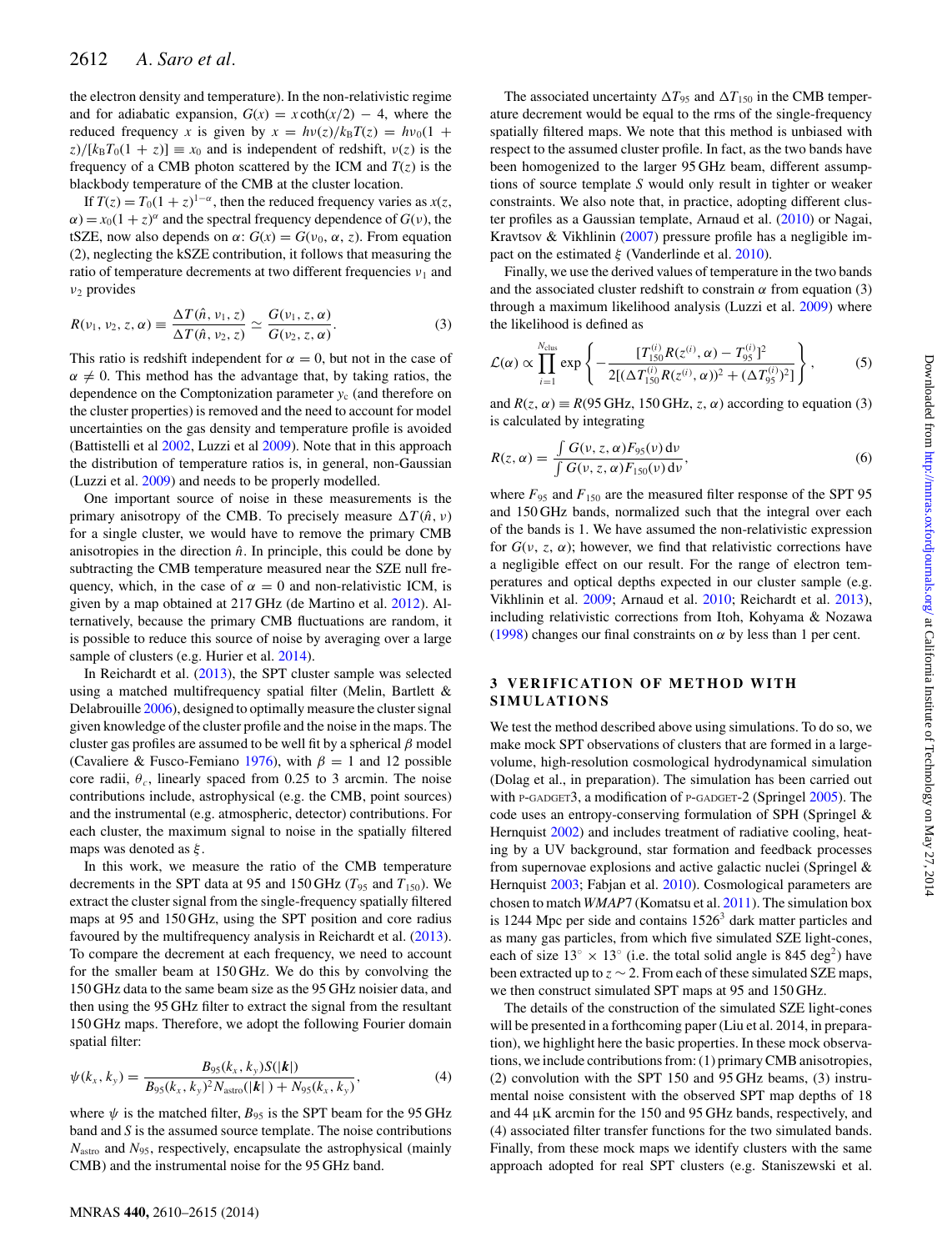[2009;](#page-5-66) Reichardt et al. [2013\)](#page-5-55), obtaining a sample of 212 clusters above signal to noise  $\xi = 4.5$ .

We then measure the ratio of the temperatures in the two bands, using the approach described in Section 2. We first convolve the 150 GHz maps to match the larger beam of the 95 GHz band. We then individually filter the 95 GHz and the 150 GHz maps with the 95 GHz filter and measure the signal at the position and  $\theta_c$  scale that maximize the signal to noise in the multifrequency analysis. We then maximize the likelihood to determine  $\alpha$  (equation 5). We recover  $\alpha = 0.0019 \pm 0.022$ , in agreement with the input value of  $\alpha = 0$ .

#### **4 SPT RESULTS**

We measure the temperature decrement ratios at the positions of the SPT-selected cluster sample from Reichardt et al. [\(2013\)](#page-5-55), which included data from 720 of the  $2500 \text{ deg}^2$  SPT-SZE survey. The SPT-SZE data used here has typical noise levels of 44 and 18 µK arcmin in CMB temperature units at 95 and 150 GHz, respectively. The exceptions are the two fields centred at 23h30m*,* <sup>−</sup>55◦ and 5h30m*,* <sup>−</sup>55◦ from Reichardt et al. [\(2013\)](#page-5-55), which have a depth of 13  $\mu$ K arcmin in the 150 GHz data used in this work. Since the publication of Reichardt et al.  $(2013)$ , these fields had been re-observed in the SPT-SZE survey, with the new observations providing new 95 GHz measurements and deeper 150 GHz data. The final cluster sample used here consists of 158 clusters with both a *ξ >* 4.5 from Reichardt et al. [\(2013\)](#page-5-55), and either a spectroscopic or photometric redshift reported in Song et al. [\(2012\)](#page-5-54). We refer the reader to Staniszewski et al. [\(2009\)](#page-5-66), Vanderlinde et al. [\(2010\)](#page-5-59), Schaffer et al. [\(2011\)](#page-5-68), Williamson et al. (2011) and Reichardt et al. [\(2013\)](#page-5-55) for a detailed description of the survey strategy and data set characteristics.

We apply the same technique described in Section 2 and tested in Section 3 to measure the evolution of the CMB temperature with SPT clusters.

Using SPT data alone, we constrain the temperature evolution of the CMB to be

$$
\alpha = 0.017_{-0.028}^{+0.030},\tag{7}
$$

which is consistent with the adiabatic expectation of  $\alpha = 0$ . We estimate the instrumental uncertainties associated with the beams, calibration and filter responses, and find them all to have a negligible result on this constraint. Moreover, the statistical uncertainty is ∼30 per cent larger than the limit on possible observational biases implied by the results of Section 3, implying that our analysis method is shown to be unbiased at or below the level of the statistical uncertainty.

We further combine our results with previously published data (Fig. [1\)](#page-3-0). In particular, we include other cluster measurements (Luzzi et al. [2009;](#page-5-46) Hurier et al. [2014\)](#page-5-52) and fine structure absorption lines (Noterdaeme et al. [2011;](#page-5-50) Muller et al. [2013\)](#page-5-51). In doing this, we exclude from the likelihood calculation (equation 5) the 16 SPT clusters that were part of the main sample analysed by Hurier et al. [\(2014\)](#page-5-52). We thus obtain a tighter constraint on the  $T(z) = T_0(1 +$ *z*) (1 <sup>−</sup> *<sup>α</sup>*) law:

$$
\alpha = 0.005 \pm 0.012,\tag{8}
$$

an ∼10 per cent improvement in measurement uncertainty in comparison to the previously reported  $\alpha = 0.006 \pm 0.013$  (Hurier et al. [2014\)](#page-5-52). We note that because the SPT data are on average a factor of 3 deeper than *Planck*, and the SPT beam is ∼8 times smaller, the SPT data set provides stronger constraints on a per cluster basis

<span id="page-3-0"></span>

**Figure 1.** *Top panel:* measurements of the temperature of the CMB as a function of redshift. Blue points are absorption lines studies (see Muller et al [2013](#page-5-51) and references therein). SZE measurements towards galaxy clusters are highlighted in red (see Luzzi et al. [2009](#page-5-46) and references therein) and green for the stacked *Planck* SZE selected clusters (Hurier et al. [2014\)](#page-5-52). Black points are the SPT-SZE cluster constraints. For visualization purposes, SPT clusters results have been obtained by reverting equation (1) from the measured constraints on  $\alpha$  in each of 12 equally populated redshift bins. The blue continuous line corresponds to the relation  $T(z) = T_0 \times (1 + z)$  and solid and dashed purple lines are the evolution corresponding to the best fit and  $\pm 1\sigma$  models. *Bottom panel:* deviation of the measured temperature of the CMB as a function of redshift with respect to the adiabatic evolution. Cyan points represent the measured temperature of the CMB in three stacked redshift bins for a simulation with input value  $\alpha = 0.12$  (cyan solid line).

and is particularly well suited for studies of the high-redshift tail of the cluster distribution. In fact, only 4 per cent the *Planck*-selected clusters have redshifts larger than the median redshift of the SPT sample.

The measurement presented here is consistent with the adiabatic evolution of the CMB radiation temperature ( $\alpha = 0$ ) expected from the standard hot big bang model. Considering alternative cosmological models, Jetzer et al.  $(2011)$  demonstrated that measuring  $T(z)$ at different redshifts allows one to constrain the effective equation of state of decaying dark energy ( $p = w_{\text{eff}}\rho$ ). Following Noterdaeme et al.  $(2011)$ , by fitting the combined constraints on  $T(z)$ with the temperature–redshift relation (equation 22 in Jetzer et al. [2011\)](#page-5-69), taking  $\Omega_{\rm m} = 0.255 \pm 0.016$  (Reichardt et al. [2013\)](#page-5-55) and fixing the adiabatic index  $\gamma$  to the canonical value (4/3), we get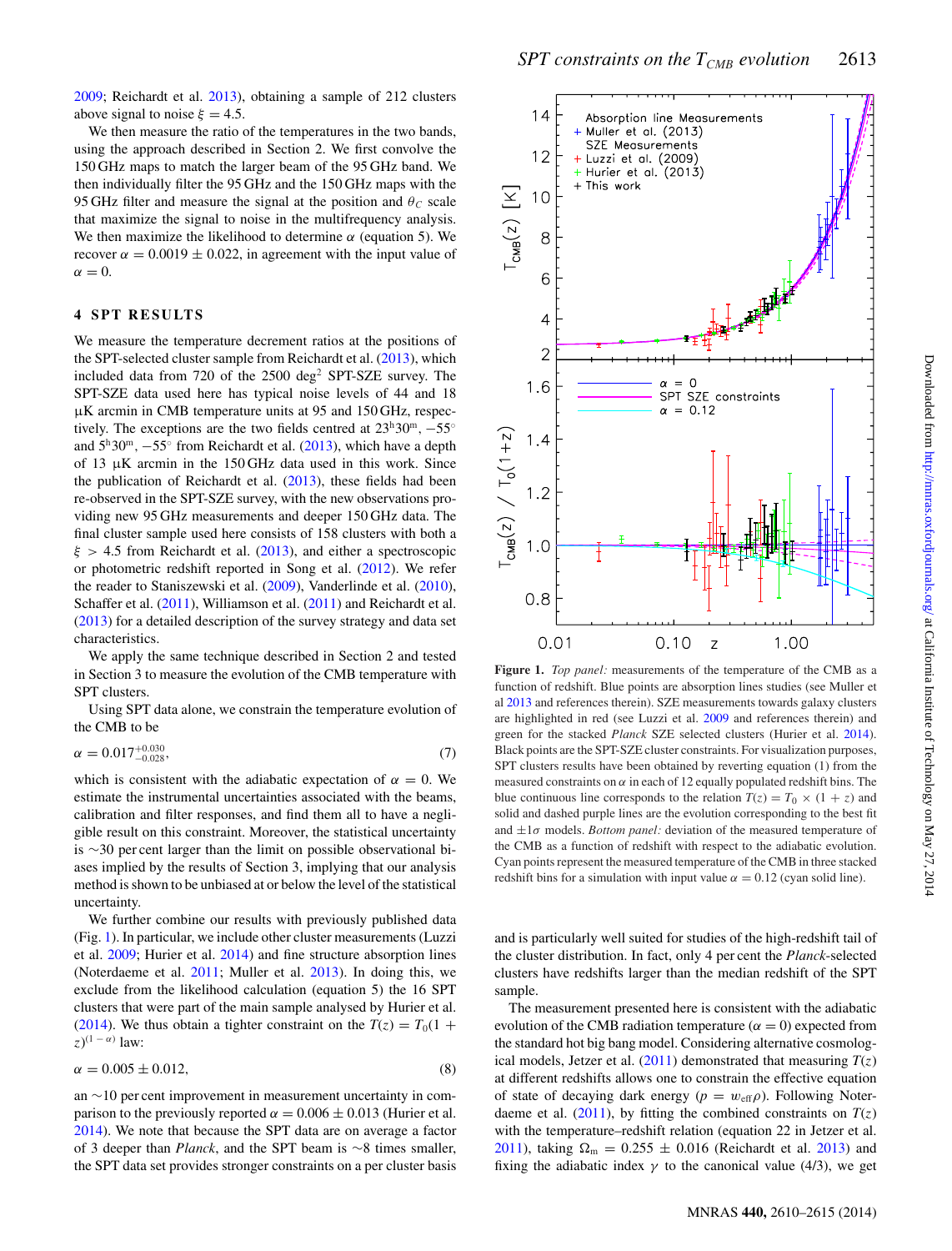$w_{\text{eff}} = -0.994 \pm 0.010$ , which improves upon previous constraints (Noterdaeme et al. [2011;](#page-5-50) Hurier et al. [2014\)](#page-5-52).

## **4.1 Selection bias**

A number of possible selection biases could affect our measurements. In particular, cluster candidates were identified using a multiband matched-filter approach (Melin et al. [2006\)](#page-5-57) where the temperature evolution of the Universe is assumed to be adiabatic. This could therefore bias our selection towards clusters that best mimic this behaviour. To show that this is not the case, we construct SPT mock light-cones similar to the ones presented in Section 3 but assuming different values of *α*. We then performed the same analysis described in Section 3 and show that we are able to recover the input value. Specifically, we test simulations with input values of  $\alpha$ offset by more than  $3\sigma$  from the adiabatic value,  $\alpha = -0.12$  and 0.12. We then select clusters with the above described matched-filter multifrequency cluster finder under the assumption of adiabatic evolution and constrain *α*. We obtain unbiased measurements for the underlying input value *α* = −0.111<sup>+0.022</sup> and *α* = 0.110<sup>+0.014</sup>, thus demonstrating that the selection is not driving our constraints (bottom panel of Fig. [1\)](#page-3-0).

Another potential source of bias in our measurement of *α* is the fact that the temperature fluctuations of the CMB at the location of the SPT clusters should not average to zero. In fact, due to the adopted cluster selection, negative temperature fluctuations are more likely than positive ones (Vanderlinde et al. [2010\)](#page-5-59). We estimate this effect to be negligible using the simulations described in Section 3. We also note that this effect should be less significant at larger SPT signal to noise *ξ* (Benson et al. [2013\)](#page-4-9). If we restrict our analysis to the clusters with  $\xi > 8$ , which reduces the cluster sample by a factor of ∼6 to the 24 highest signal-to-noise clusters, we constrain  $\alpha = 0.023_{-0.038}^{+0.044}$ . This is consistent with our main result with only a modest 30 per cent increase in the uncertainty in  $\alpha$ . This demonstrates that the constraints depend most significantly on the highest signal-to-noise clusters, which will be less biased by the CMB from the SPT selection. Similarly, we estimate the bias associated with lensed dusty sources to be unimportant for our analysis; their primary impact would be introducing some skewness in the scatter of clusters about our best-fitting model (Hezaveh et al. [2013\)](#page-4-10).

Emission from cluster galaxies can also potentially bias our measurement. We estimate the effect to be negligible by performing the analysis presented here on subsamples of clusters above different *ξ* thresholds and by excluding clusters in proximity to known SUMSS sources (Mauch et al. [2003\)](#page-5-70). All subsamples examined provide statistically consistent results. For example, using a subsample of 75 clusters with no associated SUMSS sources brighter than 20 mJy within a projected distance of 3 arcmin from the cluster centres, we obtain consistent results of  $\alpha = 0.021^{+0.042}_{-0.038}$ .

## **5 CONCLUSIONS**

We have studied deviations from the adiabatic evolution of the mean temperature of the CMB in the form of  $T(z) = T_0(1 + z)^{(1 - \alpha)}$ . We present a method based on matched-filtering of clusters at the SPT frequencies and show that we are able to recover unbiased results using simulated clusters. The simulated light-cones we use come from a large cosmological hydrodynamical simulation and include realistic SPT beam effects, CMB anisotropy and SPT noise levels for both the 150 and 95 GHz bands.

We apply this method to a sample of 158 SPT clusters selected from 720 square degrees of the 2500 square degree SPT-SZE survey, which span the redshift range  $0.05 < z < 1.35$ , and measure  $\alpha = 0.017_{-0.028}^{+0.030}$ , consistent with the standard model prediction of  $\alpha = 0$ . Our measurement gives competitive constraints and significantly extends the redshift range with respect to previously published results based on galaxy clusters (e.g. Luzzi et al. [2009;](#page-5-46) Avgoustidis et al. [2012;](#page-4-1) de Martino et al. [2012;](#page-4-4) Muller et al. [2013;](#page-5-51) Hurier et al. [2014\)](#page-5-52). Combining our measurements with published data, we obtain  $\alpha = 0.005 \pm 0.012$ , improving current published constraints.

Such tight limits on deviations from the adiabatic evolution of the CMB also put interesting constraints on the effective equation of state of decaying dark energy models,  $w_{\text{eff}}$ . Indeed, from SPT clusters alone we are able to measure  $w_{\text{eff}} = -0.988^{+0.029}_{-0.033}$ , in good agreement with previous constraints based on quasar absorption lines (Noterdaeme et al. [2011\)](#page-5-50) and other SZE measurements from clusters (Hurier et al. [2014\)](#page-5-52).

Future analyses will be able to draw upon larger cluster samples (e.g. the full 2500 square degree SPT-SZE survey and the upcoming SPTpol and SPT-3G surveys) and quasar surveys (e.g. SDSS III). By expanding the data volume at high redshifts, these surveys will enable precision tests of the temperature evolution of the CMB across cosmic time. Moreover, because clusters and quasars suffer from different systematics, the comparison will provide an important cross-check on systematics. These surveys will improve constraints on non-standard cosmological models.

#### **ACKNOWLEDGEMENTS**

The Munich SPT group is supported by the DFG through TR33 'The Dark Universe' and the Cluster of Excellence 'Origin and Structure of the Universe'. The South Pole Telescope programme is supported by the National Science Foundation through grant ANT-0638937. Partial support is also provided by the NSF Physics Frontier Center grant PHY-0114422 to the Kavli Institute of Cosmological Physics at the University of Chicago, by the Kavli Foundation and the Gordon and Betty Moore Foundation and by NASA grant number PF2-130094. Galaxy cluster research at Harvard is supported by NSF grants AST-1009012 and DGE-1144152. Galaxy cluster research at SAO is supported in part by NSF grants AST-1009649 and MRI-0723073. The McGill group acknowledges funding from the National Sciences and Engineering Research Council of Canada, Canada Research Chairs programme, and the Canadian Institute for Advanced Research.

#### **REFERENCES**

- <span id="page-4-7"></span>Arnaud M., Pratt G. W., Piffaretti R., Böhringer H., Croston J. H., Pointecouteau E., 2010, A&A, 517, A92
- <span id="page-4-1"></span>Avgoustidis A., Luzzi G., Martins C. J. A. P., Monteiro A. M. R. V. L., 2012, J. Cosmol. Astropart. Phys., 2, 13
- <span id="page-4-3"></span>Battistelli E. S. et al., 2002, ApJ, 580, L101
- <span id="page-4-9"></span>Benson B. A. et al., 2013, ApJ, 763, 147
- <span id="page-4-5"></span>Carlstrom J. E. et al., 2011, PASP, 123, 568
- <span id="page-4-6"></span>Cavaliere A., Fusco-Femiano R., 1976, A&A, 49, 137
- <span id="page-4-4"></span>de Martino I., Atrio-Barandela F., da Silva A., Ebeling H., Kashlinsky A., Kocevski D., Martins C. J. A. P., 2012, ApJ, 757, 144
- <span id="page-4-2"></span>Fabbri R., Melchiorri F., Natale V., 1978, Ap&SS, 59, 223
- <span id="page-4-8"></span>Fabjan D., Borgani S., Tornatore L., Saro A., Murante G., Dolag K., 2010, MNRAS, 401, 1670
- <span id="page-4-0"></span>Fixsen D. J., 2009, ApJ, 707, 916
- <span id="page-4-10"></span>Hezaveh Y., Vanderlinde K., Holder G., de Haan T., 2013, ApJ, 772, 121